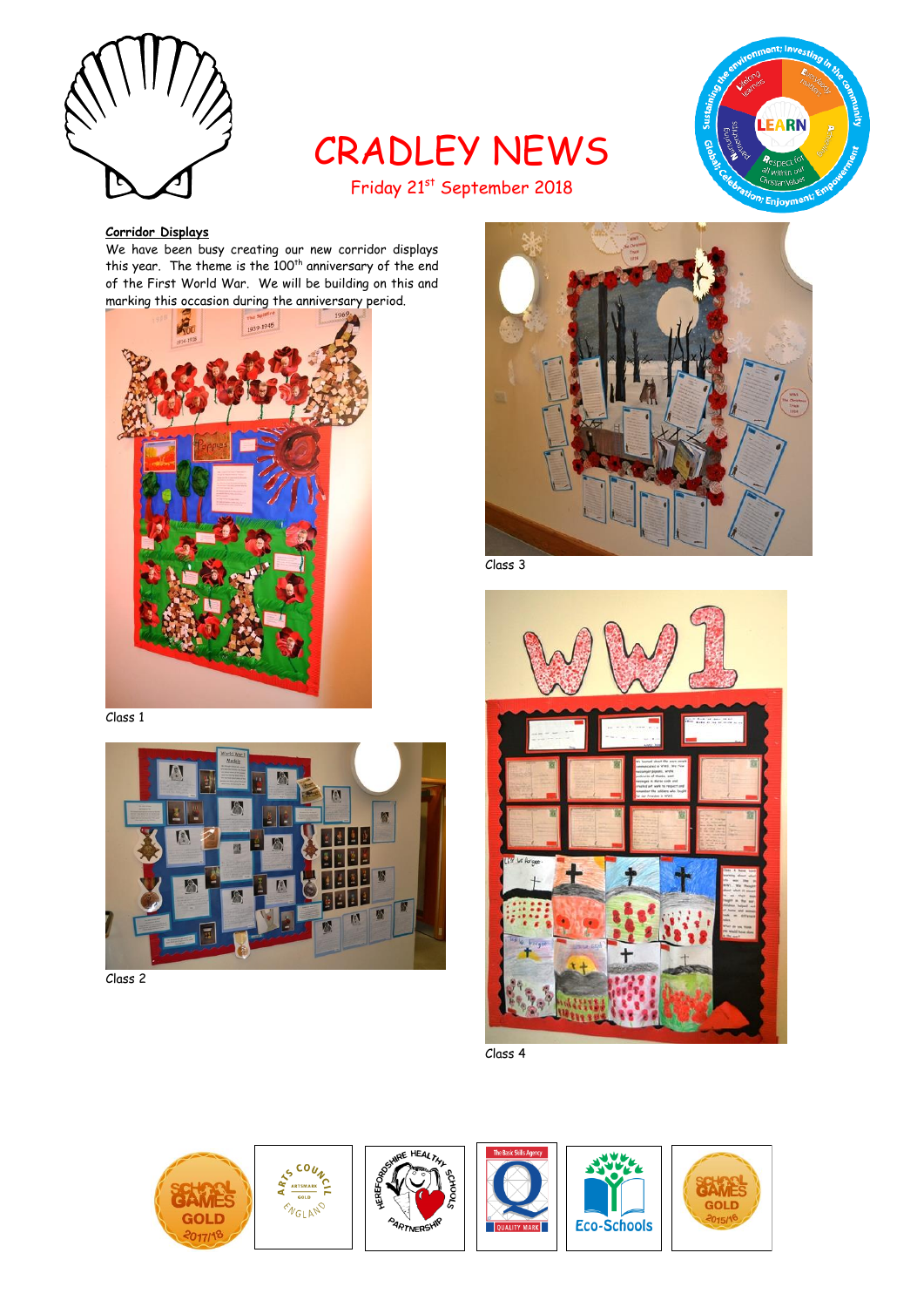

Class 5

# **Dogs and Parking**

Just a reminder that dogs are not allowed on school premises. Please also remember that the school car park is not for the use of parents/carers at any time.

## **Swimming**

Please remember that swimming starts on Monday  $24<sup>th</sup>$ September for Years 5/6.

# **Internet Safety Books**

Thank you to RC Phillips & Sons who have sponsored some Internet Safety books called Caught in the Web, produced by the Police Community Club. They will be a valuable resource for school. Thank you for your support.

# **Film Night**

After School Club film night will take place next Thursday 27<sup>th</sup> September. The movie is Captain Underpants.

# **Book Fair**

We will be holding a Scholastics book fair in school from Thursday 27th September to Wednesday 3rd October. Books will be on sale between 3 and 4 pm each day. Children will bring a leaflet home next week and you can order from that and send the money into school in a named envelope. School will receive 10% commission from sales in books. If anyone can help by manning the stall please let Mrs Jones know as soon as possible.

# **School Lunches**

You should all have received a leaflet today, giving further details concerning our change of meal providers.

## **Consent Letters and Personal Details**

Please can we remind parents to return consent letters and the personal contact letters as soon as possible. It is really important that we have up-to-date information in school.

# **Nursery Trip**

Due to our Newbridge Farm Park trip being cancelled because of the delightful weather, we decided to invite the local village toddler group to play with Nursery for

the morning. What an exciting morning we all had! We all enjoyed painting on our new paint wall, building huge train tracks, making cakes with the playdough and exploring our farm themed tray. We all thoroughly enjoyed our morning and what a great opportunity to share our lovely new toys with all of the new faces from Toddler Group. The Nursery Team would like to thank Toddler group for joining and us and thank you for a lovely morning, we hope to see you all again soon.

# **Apple Juicing**

Next week we will be picking apples from the school garden for our juice-making on Thursday. Please send in bags of good-quality eating apples from Monday so we can make lots of delicious juice to sell! Each child has been asked to design a label for the bottles and one will be selected from each class to use. All money raised will go to FOCS.



## **FOCS - Friends of Cradley School**

FOCS have had a busy week, and would like to thank those involved in co-ordinating and putting up posters for the apple juicing event which will take place next week, on Thursday 27<sup>th</sup> September at 1.30pm. Please remember to bring in good eating apples from Monday onwards, and while we wouldn't want to encourage scrumping (!) please do ask for donations of apples from your family, friends, neighbours and apple tree owners. A big thank you to Sally Clarke and Ms George for all their help.

FOCS Christmas cards are well underway and thank you to all teaching staff and parent volunteers who have helped the children with their designs this week. Order forms will come home once the cards have been printed.

Vikki and Steve at the Red Lion pub have rescheduled their FOCS Quiz Night to 2<sup>nd</sup> October at 8pm. Teams of up to 4 people, please reserve tables in advance. All

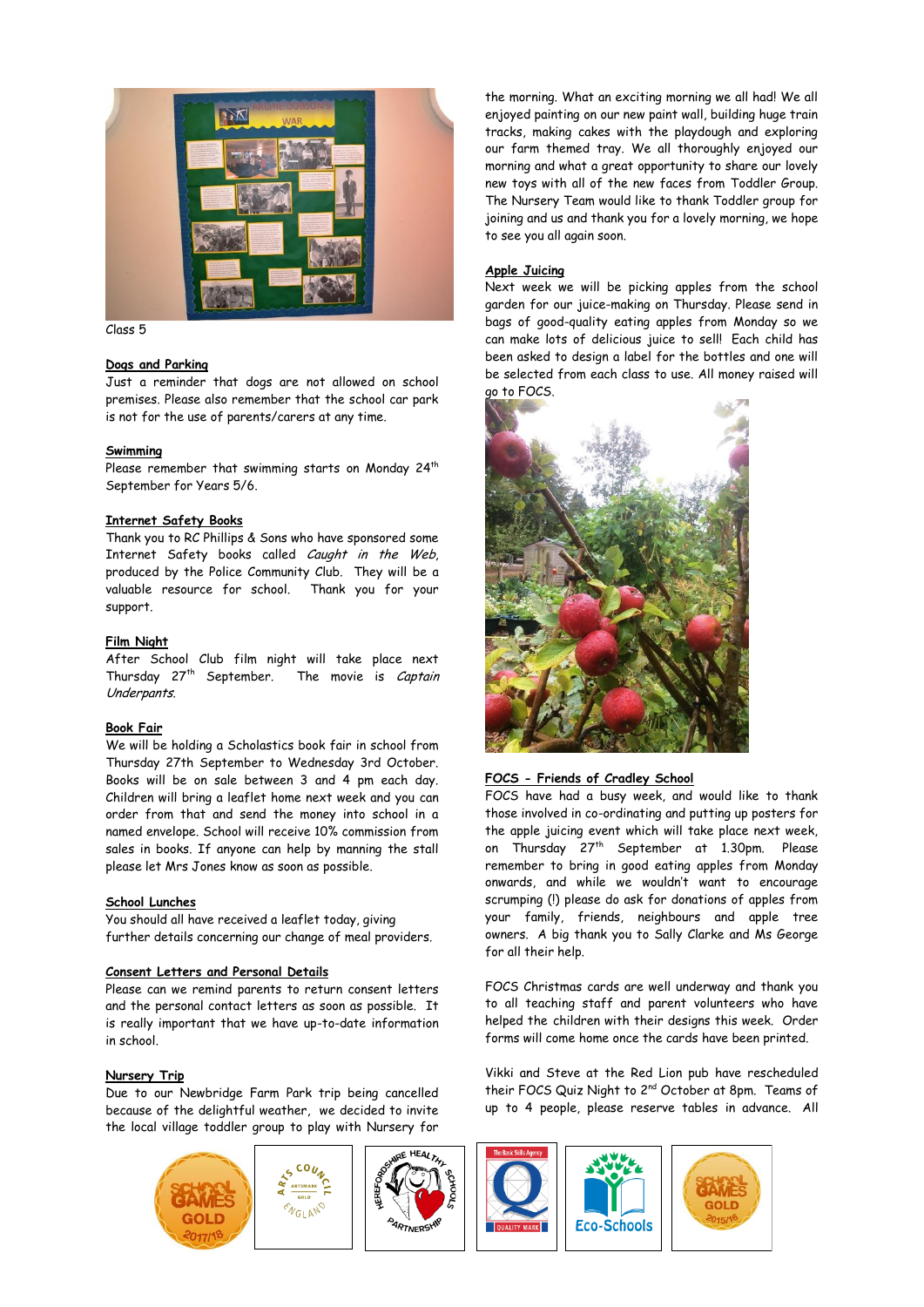proceeds from the Quiz will go to FOCS, so please support this and have some fun too!

Please remember tomorrow (Saturday) is Cradley Village Community & Heritage Day, 11am-3pm, at Cradley Church and Village Hall. The Cradley Scout Group (Beavers, Cubs and Scouts) and Cradley School have stands. If you would like to help promote the positive activities of FOCS and the school community please do come along and help. And do remember to ask for apples!

## **Cradley Village Community & Heritage Day**

Cradley School will have a display stand at the Village Community & Heritage Day on Saturday 22nd September (11am – 3pm) to provide information about our activities and achievements. The event will be held at Cradley Church and Village Hall, Rectory Lane to which you are all welcome.

#### **Cradley Village Churchyard Transformation**

Large cypress trees have been restricting the view to Cradley Church and darkening the churchyard. Permission has been granted to remove the trees and work will begin on Monday 24th September. Access to the main churchyard will be restricted. See [www.cradleychurch.org.uk](http://www.cradleychurch.org.uk/) for more details.

If you regularly tend a grave, please remove any loose vases or decorations by Sunday 23rd September. From Wednesday 26th September, we also need volunteers to move branches and clear debris.

If you are able to help, please call Tony on 07976 969537, Churchwarden Anne on 01886 880498 or email [Churchyard@ajcopp.plus.com](mailto:Churchyard@ajcopp.plus.com)

This work will make a significant difference to a beautiful village space and open up the views. Please volunteer if you can.

Thank you.

## **Nursery**

This week we've been continuing to explore farm animals and we've added conkers to our learning. We have been busy in P.E on Monday re-enacting the story, Farm Yard Hullabaloo, and practising our animal impressions and dressing up as foxes to tag our chickens. On Tuesday we all went out on a little walk around the village on a search for conkers with our buckets. All the children collected conkers and had great fun squashing the shell with their shoes to get the shiny conkers out. We spotted some cows, calves and horses on our walk and we all enjoyed the rest of the afternoon playing in the local park. All of the children have had great fun with Katrina, cutting out pictures of mummy farm animals and their babies and matching them together. We ended our week with a welly walk, learning about the seeds in plants and looking for them to bring back to Nursery.



#### **Class 1**

This week in English we have been enjoying the story, Owl Babies, and have made our own owls to help us retell the story - with some minor changes. In Maths we have been concentrating on number formation, counting up and back down the number line and counting accurately one for one. In PE on Tuesday, we took advantage of the wind drying up the field and found a nice big area for our runway and luggage conveyor belt. On Wednesday, we got in the Christmas spirit and designed our very own Christmas cards, ready to send to family and friends over the festive period! Not long now! On Thursday we learned more about the first flight and the Wright brothers and put the finishing touches to our feathery wings for our new display. Next week we shall be learning about Harvest and preparing for our Harvest Festival celebrations at church.

#### **Class 2**

This week in Class 2 we have been finding out about the Wright Brothers. We learned about their lives and pretended to be spies looking through the window into their workshop. In science we thought about what we might need on a desert island and in PE we had a special lesson with Mr Knight who led some fun activities where we had to pretend to be riding a bike.

#### **Class 3**

Our English challenge this week has been to sort between concrete and abstract nouns and use them to make figurative phrases. One of our best was, 'The shy boy stepped slowly and carefully through the doorway of surprises.' We are hoping to include super extended sentences like this in our piece of fantasy writing next week. In maths we have been working on addition and subtraction using our knowledge of place value. The Anglo-Saxons have now invaded our shores and we are starting to think about what their homes and villages needed and looked like. In music we have been feeling the rhythm of our hearts and in R.E we have begun to explore the big question, 'What do we believe about God?'